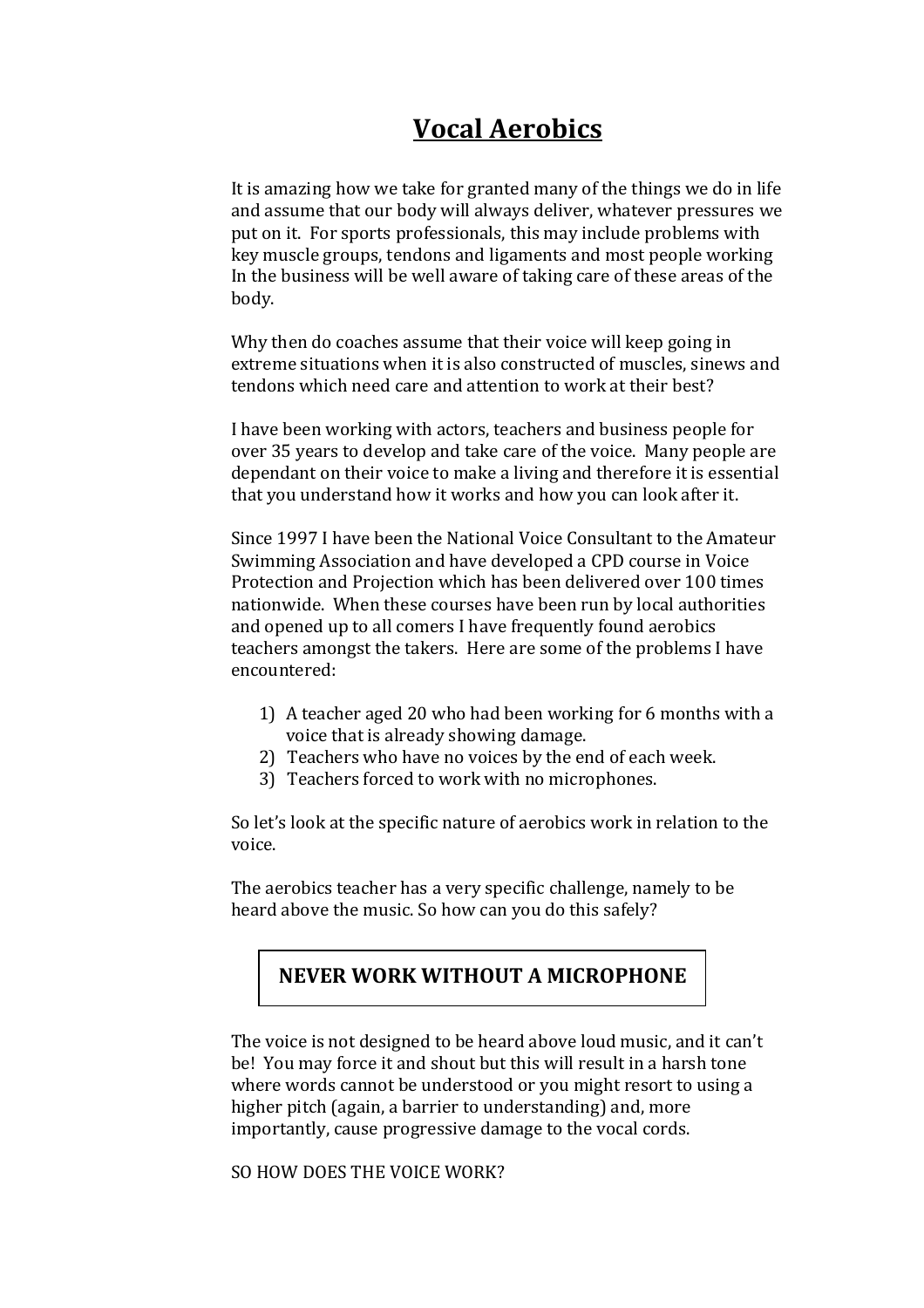Speech is dependant on breath support so the  $1<sup>st</sup>$  thing you need is plenty of air in the lungs. If you are jumping about this may prove difficult so:

#### **TAKE TIME TO BREATHE**

You don't need to talk all the time so once the routine is understood:

## **ONLY SPEAK WHEN YOU HAVE TO**

When you are using a microphone the equipment will amplify what you give it so:

## **DON'T SHOUT – USE A NATURAL VOICE**

This will stop the voice from getting tired and help the class understand you.

Your vocal cords need moisture to work at their optimum level so:

## **DRINK LOTS OF WATER (ROOM TEMERATURE)**

If you think about it, this is just common sense. You will warm up your body before a class and as your voice is constructed of muscles, warming this up too can really make a difference.

Here is a simple warm-up framework that could be done in the car on the way to work:

**VOCAL WARM UP**

- 1) Breathe deeply in and out several times
- 2) Hum until the lips tingle. Sense the vibration in the cheeks and nose caused by the power of the breath. The natural resonators will amplify the voice without straining.
- 3) Release the hum to an open sound i.e.

Hum – AH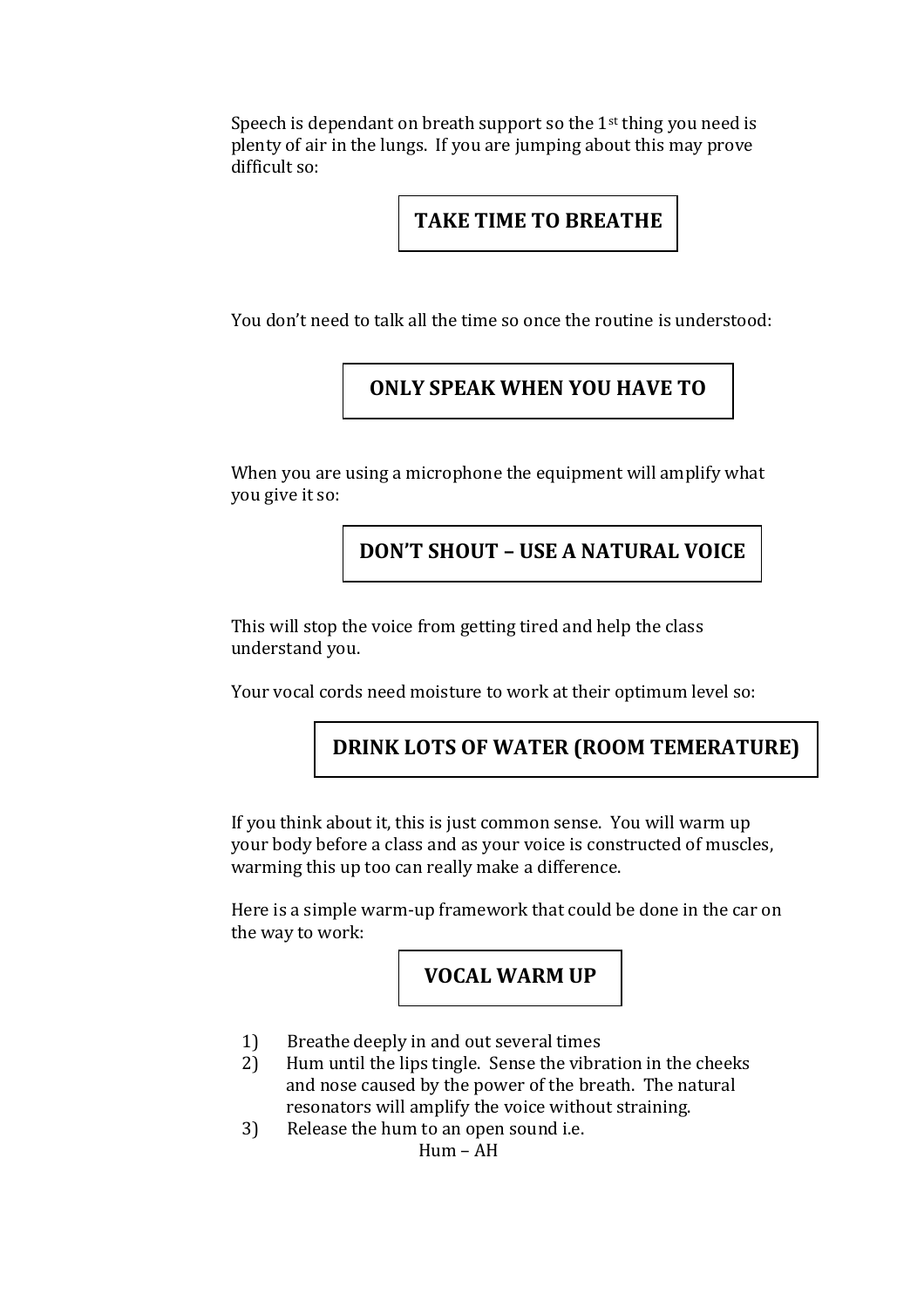- 4) Exercise your range by placing the tongue in the NG position (NG is produced by positioning your tongue as if at the end of going i.e. on the nnn sound and holding it there which will send the breath down your nose) and trying to lift your voice from the bottom note and down again in one continuous glide.
- 5) Warm up the tongue and lips by pratising any tongue-twisters you can think of or try these:
	- a) Liver Liver Liver Lill Lill Lill
	- b) Betty Botter Bought some Butter
	- c) She sells sea shells on the sea shore
	- d) River River River Rill Rill Rill

When using a microphone test it out using the equipment which plays the music. Find out how much power you need to be heard. Remember you should never force your voice, so consider whether the music could be a little lower (often it is over-amplified to the point where class members leave with ringing ears!)

What about if you have a voice weakened by a cold or infection? Ideally don't work but if you have to:

## **DRINK HOT WATER WITH HONEY & LEMON**

Don't bother with throat sweets – they will not help but only mask the problem and allow you to force the voice further:

## **REST THE VOICE WHEN NOT WORKING**

Don't be the life and soul of the party or arrange any activity that involves speaking. The voice will recover quickly if it is rested. Signs of damage are very easy to spot. Look out for:

- a sore throat
- a tired voice
- missing vocal notes
- loss of a pitch band
- croakiness
- a gravelly tone